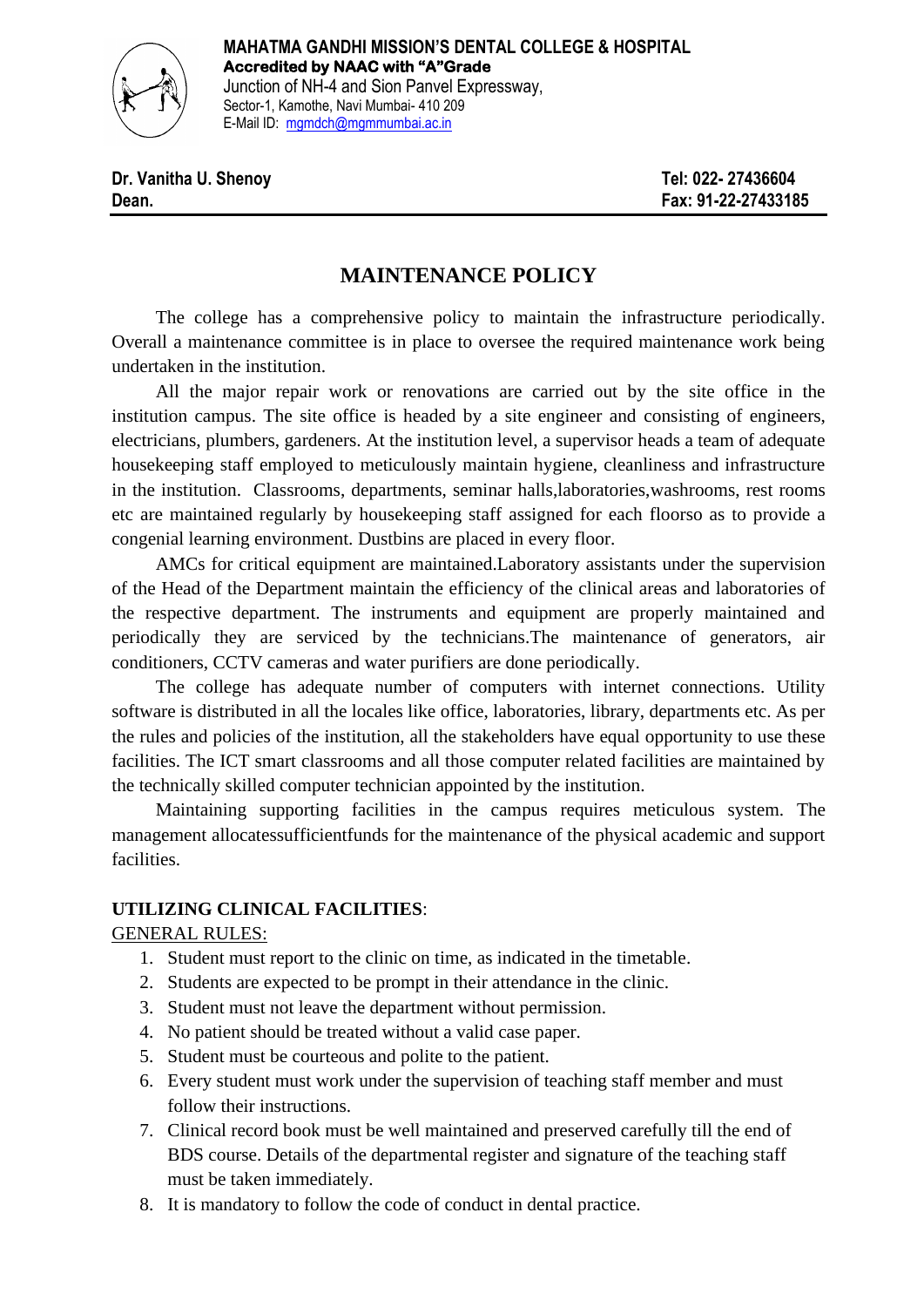#### PERSONAL HYGIENE:

- 1. Clean aprons and personal clothing.
- 2. Fingernails must be well trimmed.
- 3. Girl students must ensure that their hair is tied up or clipped well. Boys must have their hair cut short and should be well shaven.
- 4. Decorative bangles, wristwatches and finger-ring to be removed before entering the clinic.
- 5. Students should have a physical fitness certificate.
- 6. Students must be vaccinated against Hepatitis B.

# MAINTENANCE OF ASEPSIS:

- 1. Clean mask, head cap and autoclaved gloves must be worn along with protective eyewear.
- 2. Handle all sterile instruments, gloves, cotton, etc. with chaetal forceps only and close drums after use.

#### WASTE DISPOSAL PROTOCOL:

The following protocol should be followed while disposing the waste in the clinics.

- 1. Black bag paper, wrapper, kitchen waste etc.
- 2. Red bag gloves, suction tips, syringes without needle.
- 3. Yellow bag cotton, gauze, head cap, mouth mask.
- 4. Blue box sharps, broken glassware.
- 5. Puncture proof can containing 4% sodium hypochlorite solution for needles.

# RADIATION PROTECTION:

- 1. All personnel must use the protective devices available.
- 2. All operators of X-Ray equipment, together with personnel who routinely participate in radiological procedures must wear personnel dosimeters (TLD badges).
- 3. The personnel dosimeter should be worn under the protective clothing.
- 4. Energized dental X-Ray equipment must not be left unattended.
- 5. Dental X-Ray equipment must only be operated by individuals who have been trained in the safe use of the equipment and the procedures being performed.

# RADIATION PROTECTION FOR PREGNANT WOMEN:

- 1. Patient should inform the dentist about her pregnancy.
- 2. To ensure safety during pregnancy, protective measures such as high-speed film, lead apron and thyroid collar are used.
- 3. Patients who are concerned about radiography during pregnancy are reassured that in all cases requiring such imaging, the dental staff will practice ALARA ( As Low As Reasonably Achievable) principle.
- 4. Only radiographs necessary for diagnosis will be obtained.